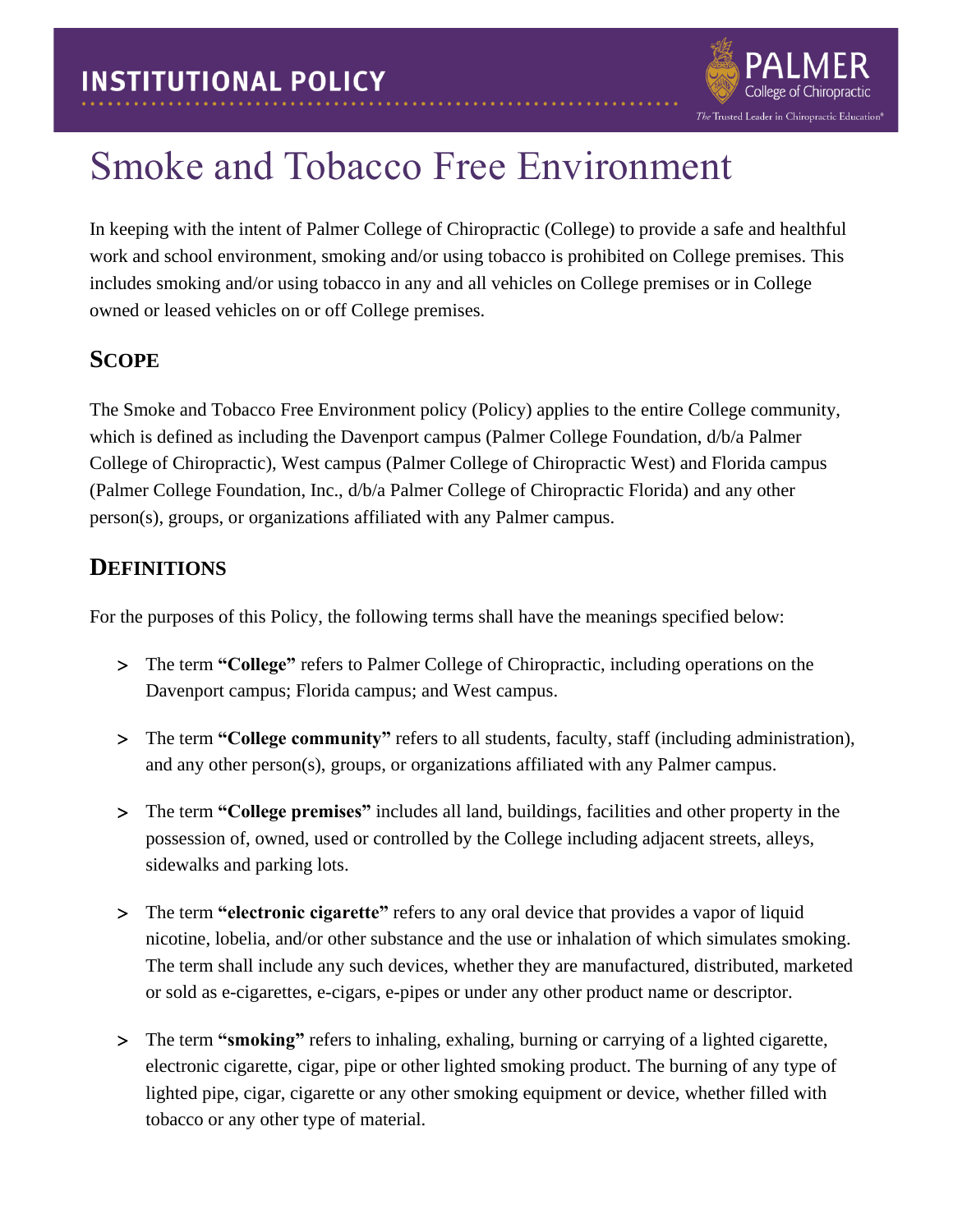- The term **"tobacco"** refers to any product containing, made or derived from tobacco that are intended for human consumption, whether chewed, smoked, absorbed, dissolved, inhaled, snorted, sniffed or ingested by any other means, or any component, part or accessory of a tobacco product, including but not limited to, cigarettes; cigars; little cigars; cheroots; stogies; periques; granulated, plug cut, crimp cut, ready rubbed and other smoking tobacco; snuff; snuff flour; Cavendish; plug and twist tobacco; fine-cut and other chewing tobacco; shorts; refuse scraps, clippings, cuttings and sweepings of tobacco and other forms of tobacco.
- The term **"using tobacco"** refers to using any cigarette, pipe, cigar, cigarillo, electronic cigarette, hookah or other smoking equipment, the use of smokeless tobacco and the use of any other tobacco product in any form.

# **STANDARD INSTITUTIONAL POLICY PROVISIONS**

Institutional policies are supplemented by provisions that are applicable to all institutional policies. It is the responsibility of all employees and students to know and comply with these standards.

> [Standard Provisions Applicable to All Institutional Policies](http://www.palmer.edu/uploadedFiles/Pages/Students/Resources_and_Offices/Handbook_and_Policies/_pdf/Standard-Provisions-Applicable-to-All-Institutional-Policies.pdf)

# Additional Information

## **ASSOCIATED POLICIES, PROCESSES AND/OR PROCEDURES**

This Policy is supplemented below. It is the responsibility of all employees and students to know and comply with policies and procedures as supplemented.

## **POLICIES**

 $> N/A$ 

## **PROCESSES AND/OR PROCEDURES**

> [Annual Security and Fire Safety Report](https://www.palmer.edu/getmedia/1fc436ff-16a4-4560-b24d-03488bdae8ce/annual-security-and-fire-safety-report.pdf)

## **FORMS/INSTRUCTIONS**

 $> N/A$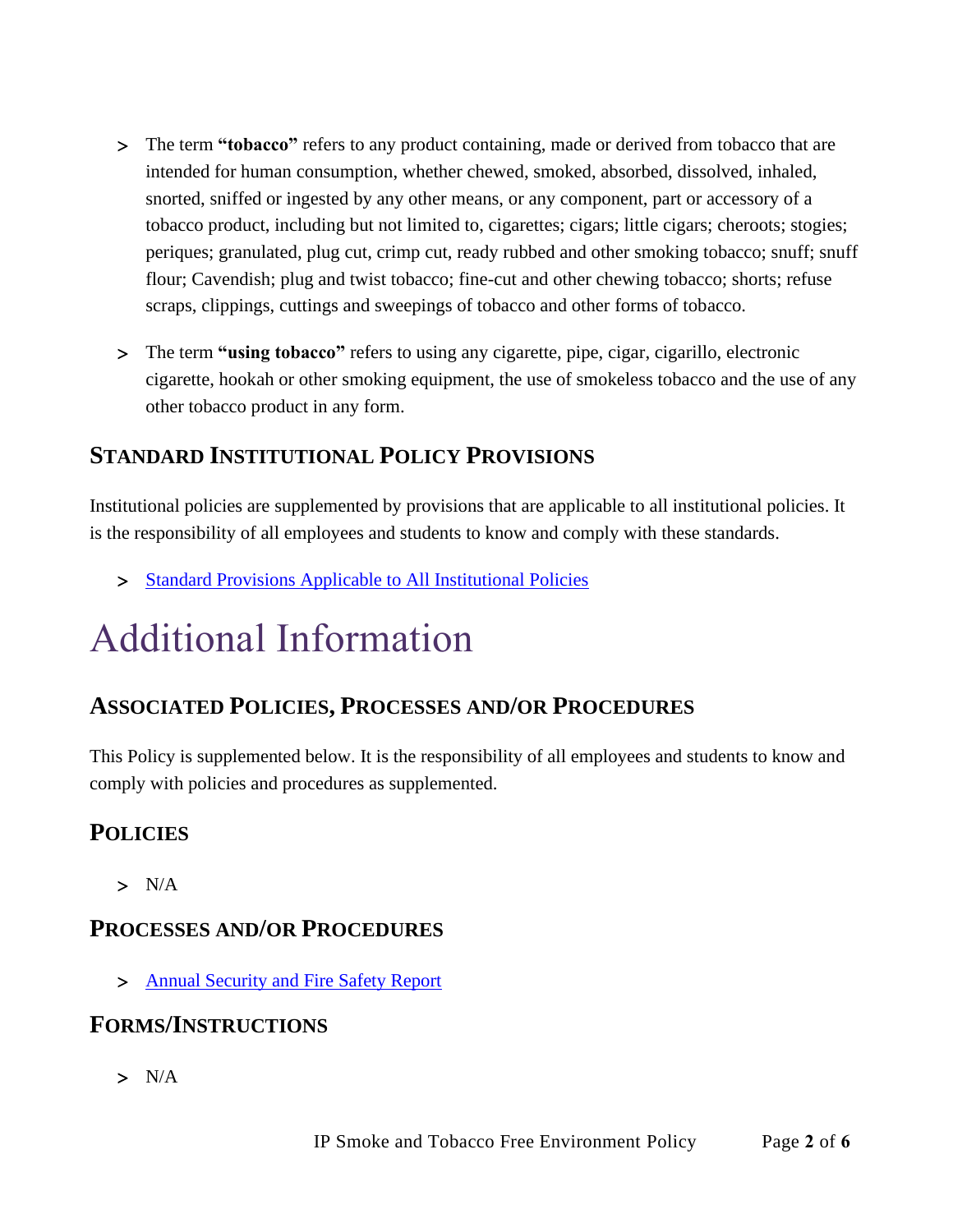# **OTHER RELATED INFORMATION**

## **Cessation Resources**

The following resources are free to all members of the College community residing in the states of the campus locations.

#### **MAIN CAMPUS, DAVENPORT, IA.**

 Quitline Iowa is a toll-free, statewide smoking cessation telephone counseling hotline. Trained counselors provide callers with information about the health consequences of tobacco use, assistance in making an individualized quit plan and on-going support through optional follow-up calls. This resource is free to all Iowa residents. Call 1-800 QUIT NOW (1-800-784-8669) or visit [https://www.quitnow.net/mve/quitnow.](https://www.quitnow.net/mve/quitnow)

#### **FLORIDA CAMPUS, PORT ORANGE, FLA.**

Tobacco Free Florida offers a variety of free and convenient resources including faceto-face classes to help tobacco users quit. The Florida Quitline and Web Coach $\overline{R}$  are available 24/7. This resource is free to all Florida residents. Call 1-877-U-CAN-NOW (1-877-822-6669) or visit [https://www.quitnow.net/mve/quitnow.](https://www.quitnow.net/mve/quitnow)

#### **WEST CAMPUS, SAN JOSE, CALIF.**

 California Smokers' Helpline offers free telephone counseling, self-help materials and online help to tobacco users. This resource is free to all California residents. Call 1-800-NO-BUTTS (1-800-662-8887) or visit [http://www.nobutts.org.](http://www.nobutts.org/)

#### **Students**

The College's Student Academic Support Centers offers free wellness services to all students and their immediate family members. For more information, visit [http://www.palmer.edu/students/academic-success/wellness/.](http://www.palmer.edu/students/academic-success/wellness/)

#### **Employees**

Employees may utilize the employee assistance program by visiting [https://www.guidanceresources.com/.](https://www.guidanceresources.com/) For more information, contact Human Resources.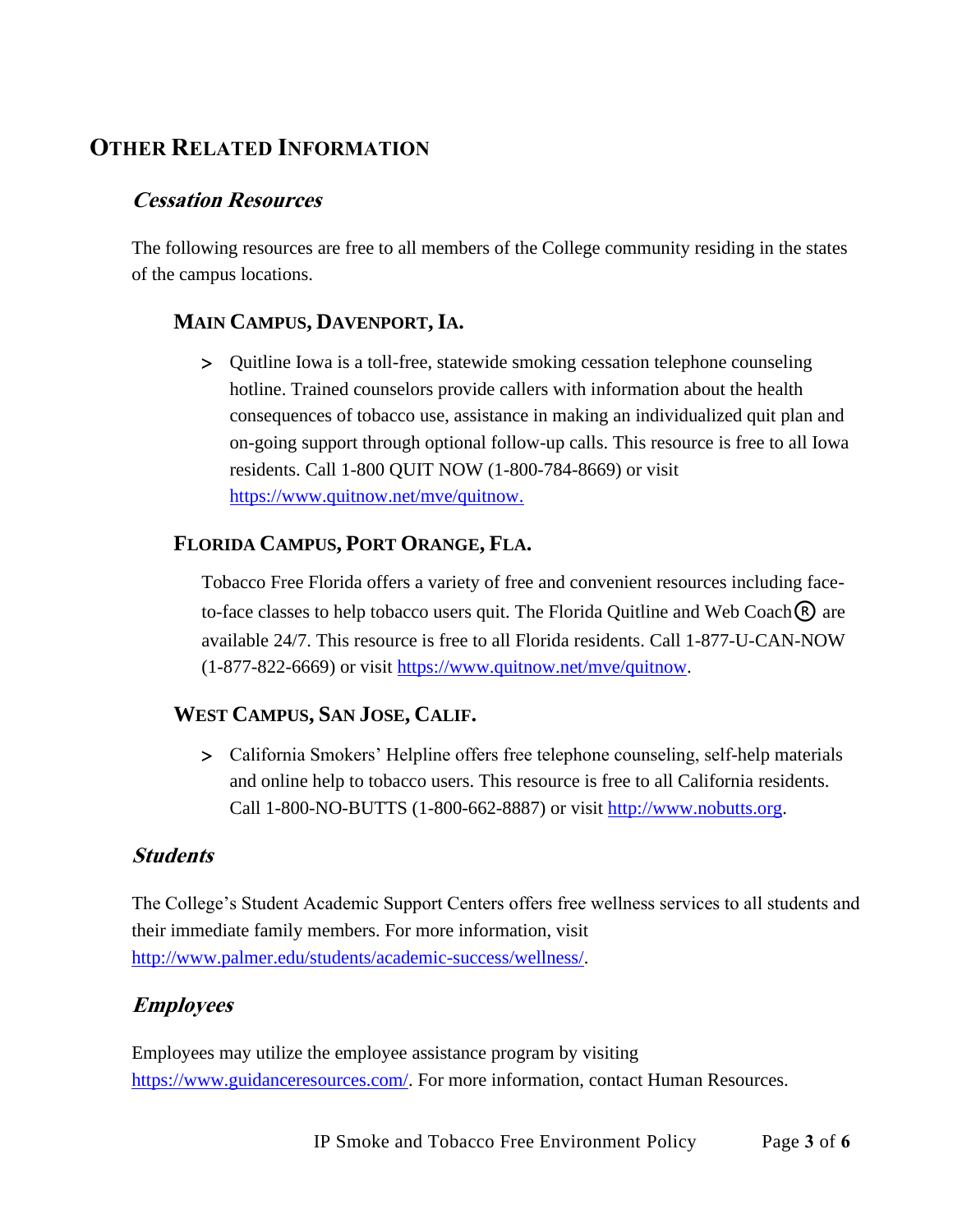#### **MAIN CAMPUS, DAVENPORT, IA.**

 Human Resources 1000 Brady Street Davenport, IA 52803 (563) 884-5258 [hr.dept.ia@palmer.edu](mailto:hr.dept.ia@palmer.edu) 

#### **FLORIDA CAMPUS, PORT ORANGE, FLA.**

> Human Resources 4777 City Center Parkway Port Orange, FL 32129 (386) 763-2665 [hr.dept.fl@palmer.edu](mailto:hr.dept.fl@palmer.edu) 

#### **WEST CAMPUS, SAN JOSE, CALIF.**

 Human Resources 1000 Brady Street Davenport, IA 52803 (563) 884-5258 [hr.dept.ia@palmer.edu](mailto:hr.dept.ia@palmer.edu)

## **CONTACTS**

#### **Security**

> [Campus Security](http://www.palmer.edu/students/resources-offices/security/)

#### **MAIN CAMPUS, DAVENPORT, IA.**

- > Office phone: (563) 884-5555
- > Brian Sharkey Senior Director of Safety and Security 1000 Brady Street Davenport, IA 52803-5214 (563) 884-5147 [brian.sharkey@palmer.edu](mailto:brian.sharkey@palmer.edu)

IP Smoke and Tobacco Free Environment Policy Page **4** of **6**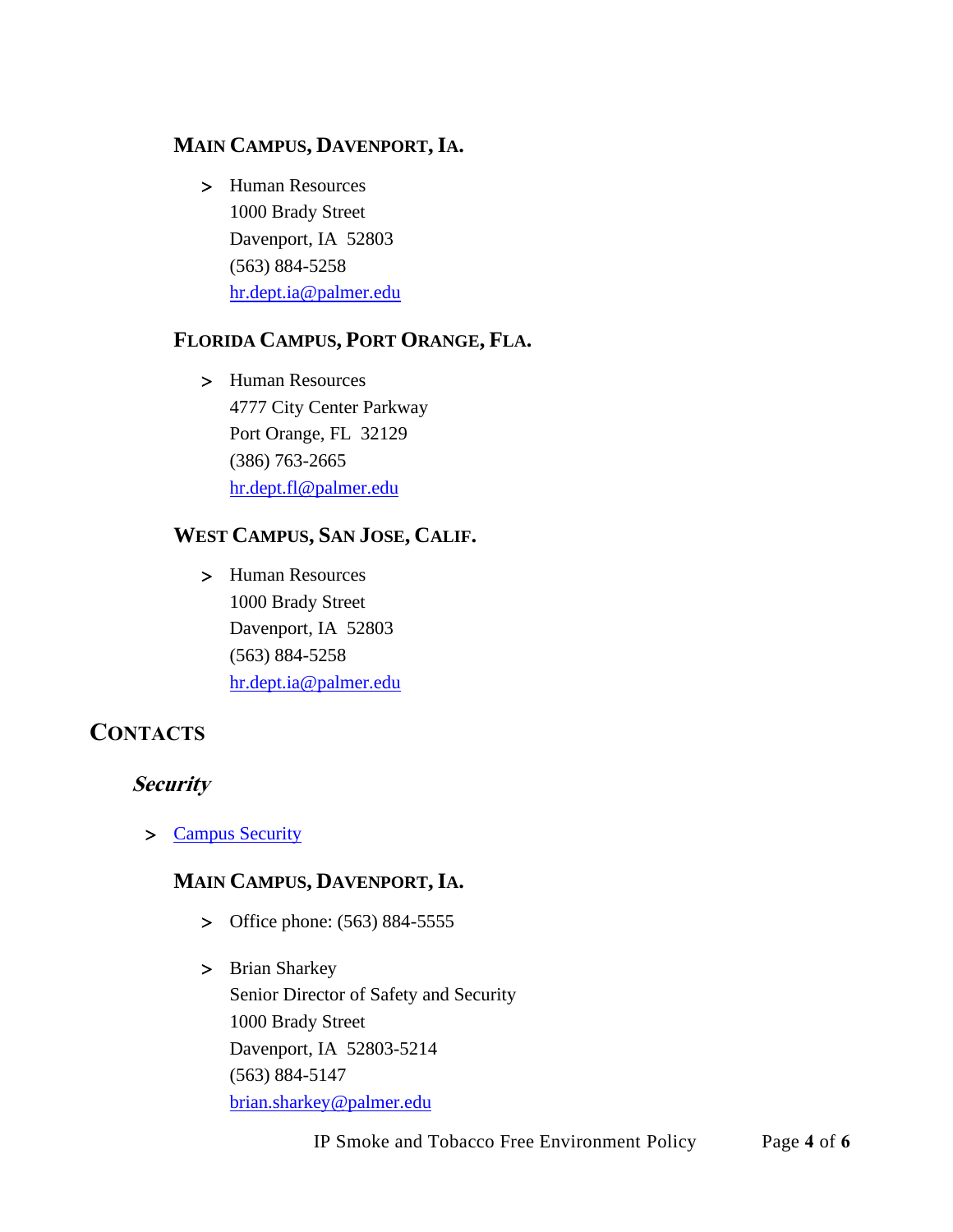#### **FLORIDA CAMPUS, PORT ORANGE, FLA.**

- United American Security: (386) 763-2777
- > Donaldson Taylor Manager of Safety and Security 4777 City Center Pkwy Port Orange, FL 32129 386-763-2608 [donaldson.taylor@palmer.e](mailto:brian.sharkey@palmer.edu)du

#### **WEST CAMPUS, SAN JOSE, CALIF.**

- Allied Universal on-site security: (408) 472-8441
- Allied Universal 24-hour security: (800) 400-1110
- > Brian Sharkey Senior Director of Safety and Security 1000 Brady Street Davenport, IA 52803-5214 (563) 884-5147 [brian.sharkey@palmer.edu](mailto:brian.sharkey@palmer.edu)

## **HISTORY**